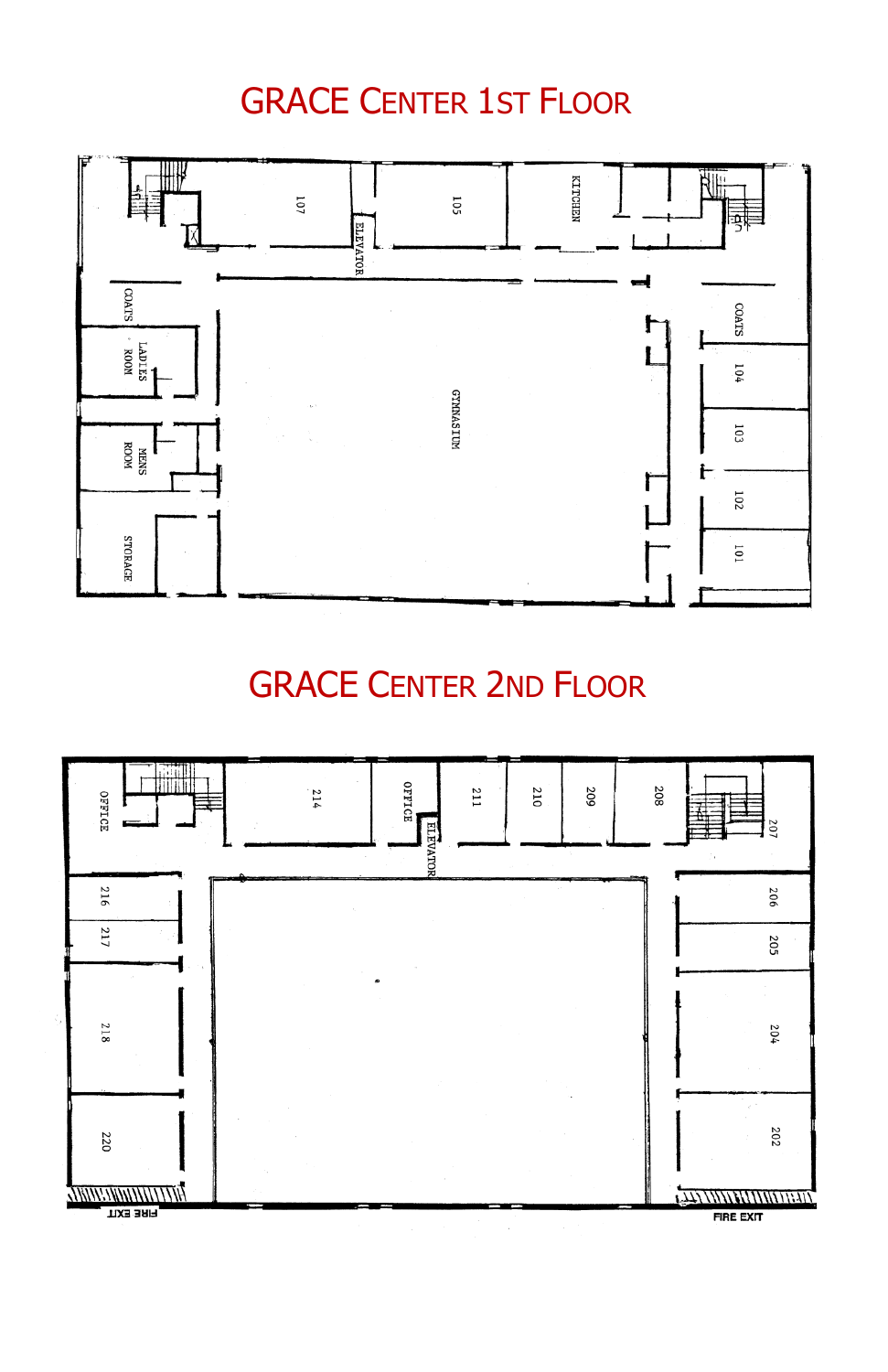

11390 Stanton Street West Olive, MI 49460 Phone: 616.512.9251 Email: office@ottawareformed.org Website: ottawareformed.org

# **Learning In God's House Together Winter 2022**

**Online registration for all Children & Youth Ministries:**

#### **CREW**

### **GEMS & Cadets**

**Junior High & Senior High**

**Go to the church website and click on the link** 

**[Student Registration 2021-22](https://docs.google.com/forms/d/11SojcJu8PrfwV8VnUW8_S26Vqs6RU8o01F50jFKw2KA/edit)**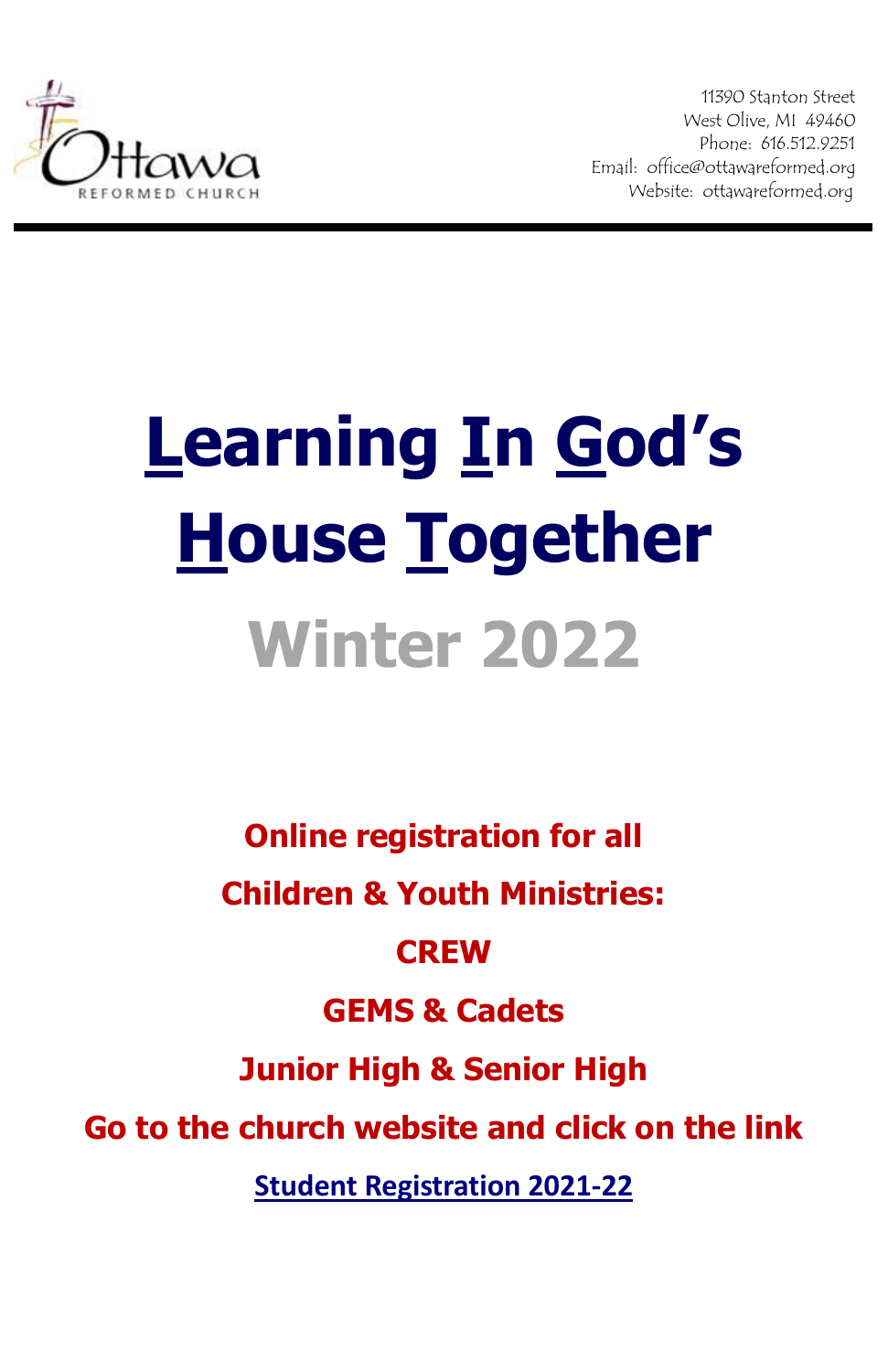## **CHILDREN**

Children's Education Director, Michelle Bekius (616.512.9251 ext. 104) Sunday School Office – L 1 Superintendent, Jeremy Bekius (See Sunday School Schedule on page 9)

## SUNDAY MORNINGS 10:45 - 11:30 AM

| <b>Class</b>                             | <b>Teacher</b>                                 | Room            |
|------------------------------------------|------------------------------------------------|-----------------|
| 3 Year Old's                             | Lindsay Bekius, Elisabeth Vander Zwaag,        | L 8 & 9         |
|                                          | Lori Hassevoort, & Noreen Van Buren            |                 |
| 4 Year Old's -                           | Grant & Marcie Gillissie/                      | L <sub>15</sub> |
| <b>Team Teaching</b>                     | Terri De Vries & Barb Prince                   |                 |
| Kindergarten                             | Katelyn & Kathy Coffey                         | L <sub>11</sub> |
| $1st$ Grade                              | Jon & Lesa Nienhuis                            | L <sub>12</sub> |
| $2^{nd}$ & $3^{rd}$ Grades               | Doug & Carol Morren                            | GC 218          |
| 4 <sup>th</sup> & 5 <sup>th</sup> Grades | Kurt Vegt                                      | GC 209          |
| Substitute Teachers                      | Craig & Michelle Bekius, Brad Kleinjans, Brent |                 |
|                                          | & Denise Miedema, & Vonnie Vander Zwaag        |                 |
| Substitute Helpers                       | Mary Barrett, Ali Coffey, & Jeff Coffey        |                 |

#### LOWER LEVEL OF THE CHURCH BUILDING

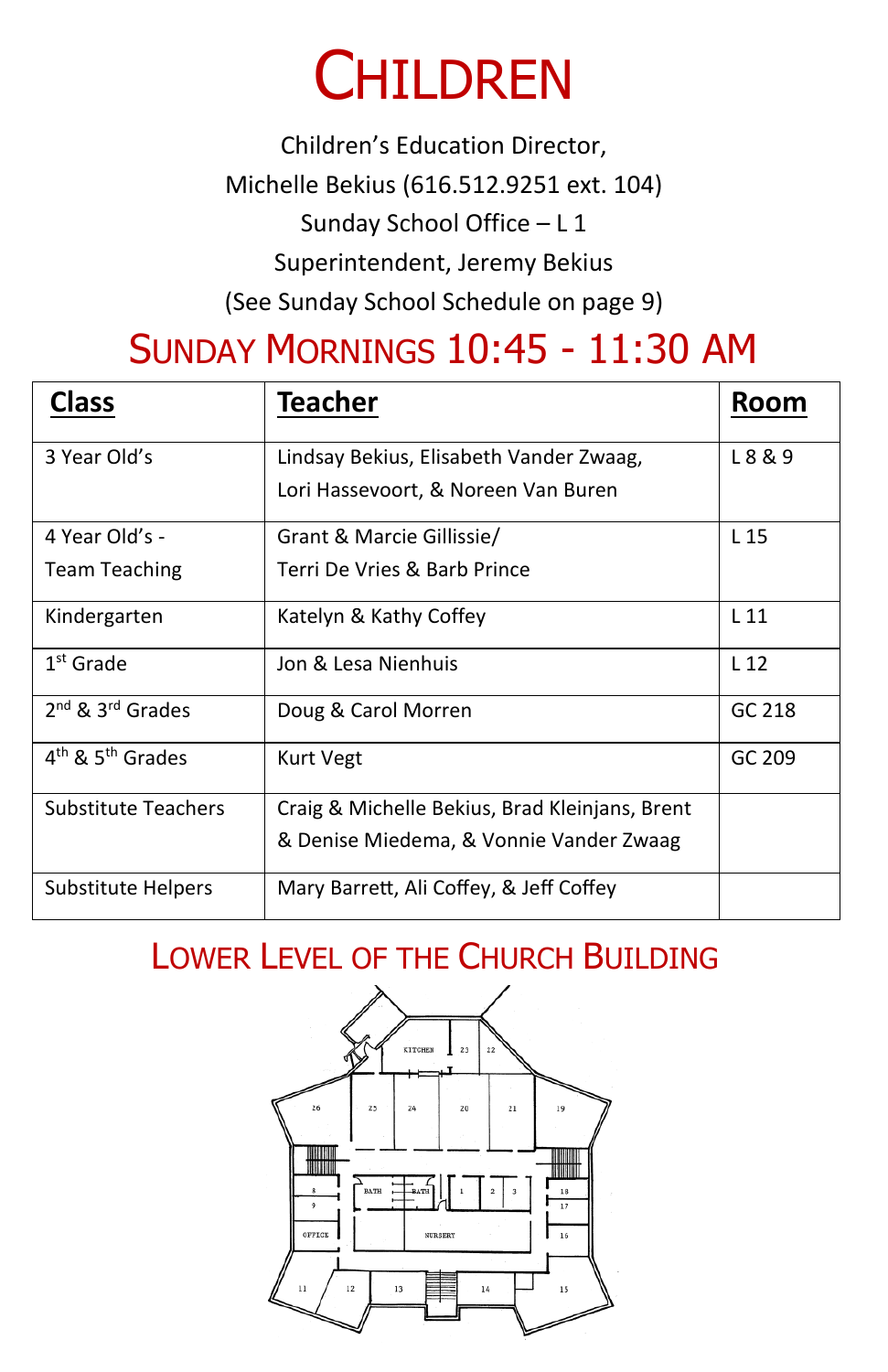## **CANCELATION INFORMATION**



In cases of inclement weather, a decision regarding cancelations will be made by 1:30 PM on Wednesdays. Cancelations will be broadcast on the following stations: WZZM TV, WOOD TV, FOX 17 TV, and WJQK Radio.

## WEDNESDAY NIGHT

## **OFFERING**



This year, we are partnering with Hand2Hand Ministries for our Wednesday Night offering. Hand2Hand Ministries is a resource for children at Roosevelt School facing hunger over the weekend. Healthy food is provided for these children, so they have a greater opportunity to succeed academically, emotionally, and physically. This is done by simply providing a backpack with food in the child's locker for them to take home on Fridays.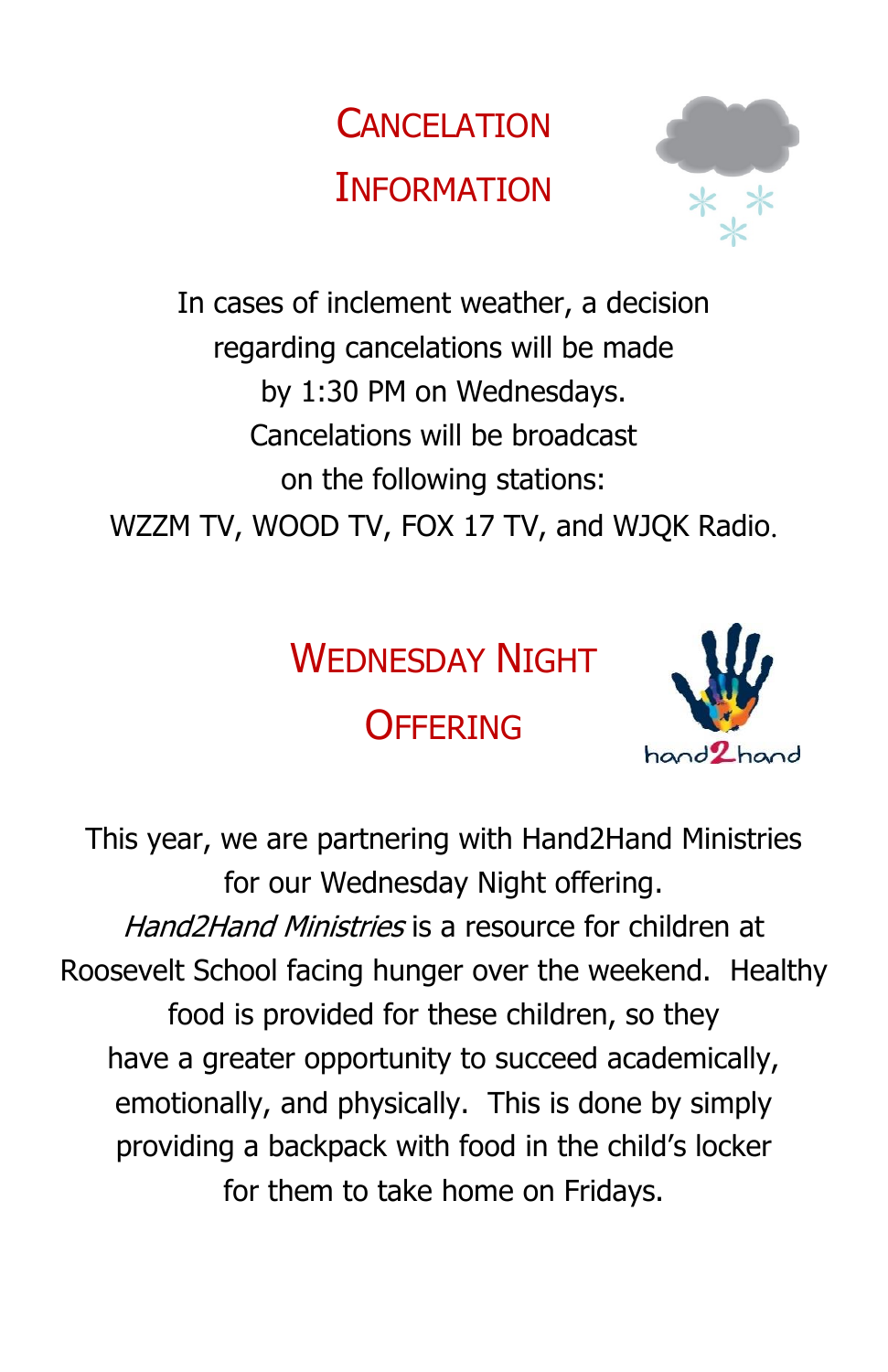## WEDNESDAY NIGHTS 6:30 - 8:00 PM

#### **Kingdom of God:**

In the Gospel, according to Mark, we see Jesus begin his ministry with the words "the kingdom of God is at hand." In the book of Matthew, we are commanded to seek out and proclaim this kingdom of God. However, do we really understand what the kingdom of God is all about? Do we understand our role in the kingdom of God? In this 9-week study, we will dig through Scripture together to trace the theme of the Kingdom of God from Genesis to Revelation and discover what Jesus wanted to reveal to us about the kingdom of God that is here now and that which is to come.

Meets in the Meeting Fireside Room Led by Lydia Bekius

### SUNDAY SCHOOL SCHEDULE 10:45 – 11:30 AM

 Meets every Sunday through – May 15 Except for:

February 13: GEMS & Cadet Sunday April 3 & 10: Spring Break May 8: Mother's Day May 15: Sunday School Special

### WEDNESDAY NIGHT ACTIVITIES SCHEDULE 6:30 - 8:00 PM

Meets every Wednesday through – March 30 Except for:

March 23: Pinewood Derby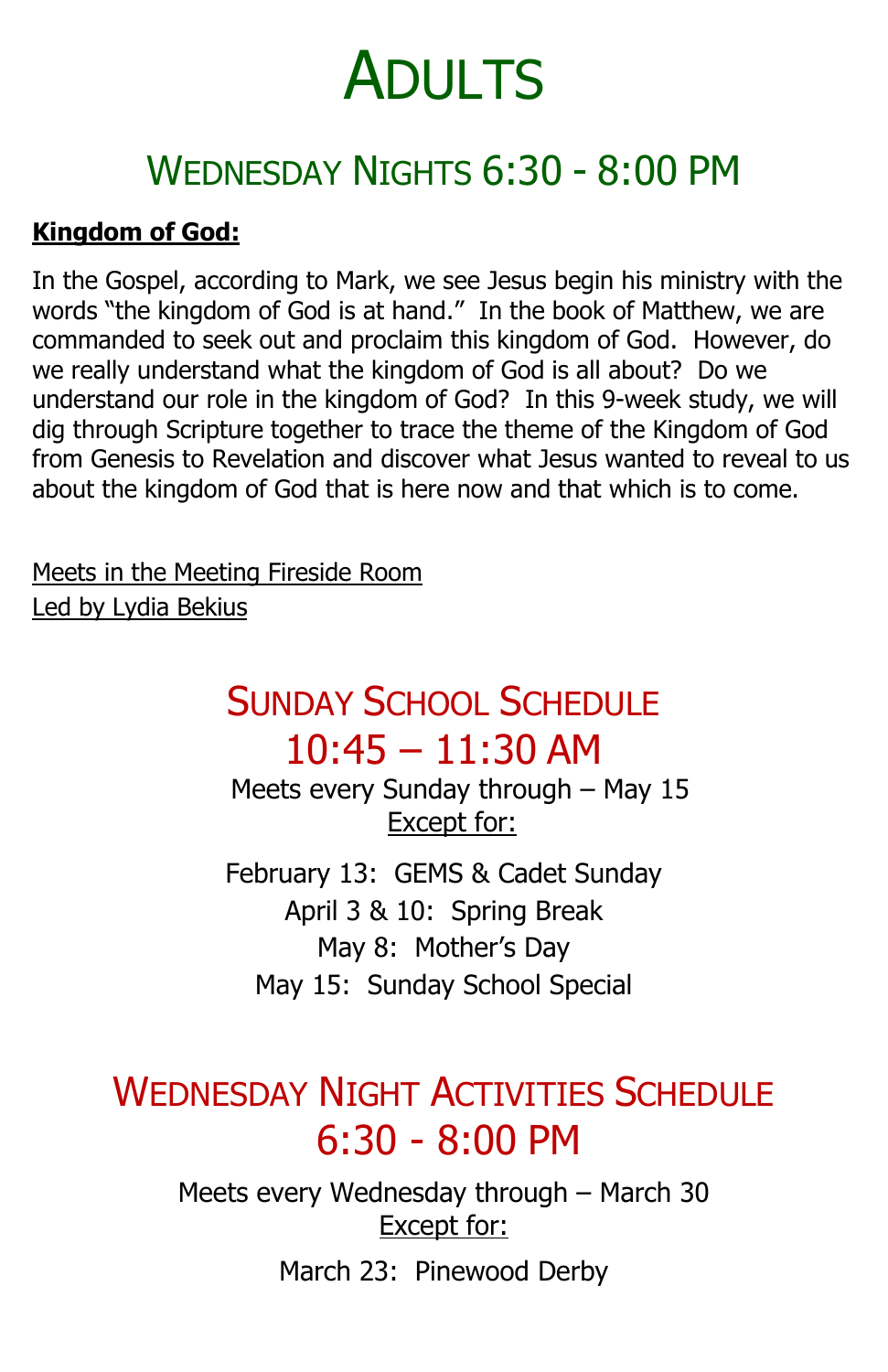## **CHILDREN**

## WEDNESDAY NIGHTS 6:30 - 8:00 PM

(See Wednesday Night Schedule on page 9)

### **CREW**

3 Year Old's - First Grade Coordinator, Michelle Bekius (616.512.9251 ext. 104)

| <b>Class</b>               | <b>Teacher</b>                               | Room            |
|----------------------------|----------------------------------------------|-----------------|
| 3 Year Old's               | Vonnie Vander Zwaag, Kristi Geertman,        | L8&9            |
|                            | Barb Hassevoort, & Jan Vander Ploeg          |                 |
| 4 Year Old's               | Sarah Bekius & Julie Haskin                  | L <sub>15</sub> |
| Kindergarten A             | Michelle Nienhuis & Kristen Hoffman          | L <sub>14</sub> |
| Kindergarten B             | Penny & Mike Velthuis                        | L <sub>11</sub> |
| $1st$ Grade A              | Jody Leeuw & Jessica Prince                  | L <sub>12</sub> |
| $1st$ Grade B              | Sandy Talsma, Carmen Talsma, & Emily Talsma  | L 2 & 3         |
| <b>Substitute Teachers</b> | Kristi Bonstell, Ginny Talsma, & Katie Leeuw |                 |
| Substitute Helpers         | Abigail Gebben, Rachel Hughes, Karla         |                 |
|                            | Jongekryg, Katie Leeuw, & Cindy Lemmon       |                 |
| Children's Choir           | Minnie De Witt, Mary Lutke, Linda Poit,      | Sanctuary       |
|                            | Karen Thomas, & Craig Bekius                 |                 |
| Attendance/Offering        | Dan Hughes                                   |                 |

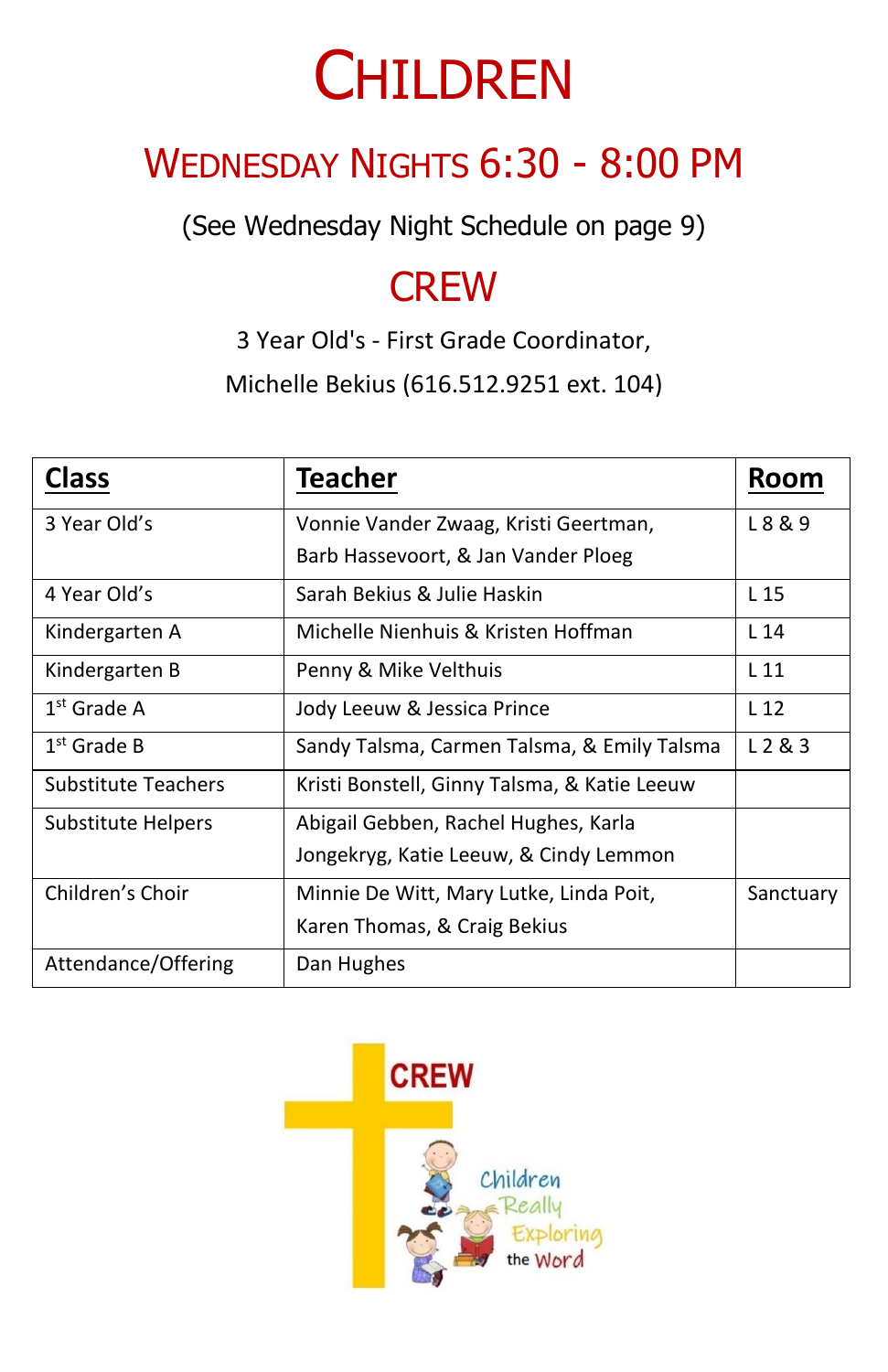## **CHILDREN**

## WEDNESDAY NIGHTS 6:30 - 8:00 PM **GEMS**

2nd - 6th Grade Girls Coordinator,

Denise Miedema (616.648.4529)

(Begin each night in room 202)

| <b>GEMS</b>                                | Teacher                                       | Room       |
|--------------------------------------------|-----------------------------------------------|------------|
| 2 <sup>nd</sup> & 3 <sup>rd</sup> Grades A | Denise Miedema & Bri Bosch                    | GC 209/210 |
| $3rd$ Grade B                              | Sheila Bekius & Leah Kempker                  | GC 208     |
| 4 <sup>th</sup> Grade                      | Sharon Ketchum & Sara Mazurek                 | GC 211     |
| 5 <sup>th</sup> Grade                      | Terri Pickard & Rebekah Bekius                | GC 101/102 |
| 6 <sup>th</sup> Grade                      | Laurie Nyenhuis & Jen Velthuis                | GC 105     |
| Substitute                                 | Kristi Bonstell, Abigail Gebben, &            |            |
| Teachers/Helpers                           | LuAnn Nienhuis                                |            |
| Craft Team                                 | Kathy Bakker, Minnie De Witt, Melissa Gebben, | GC 204     |
|                                            | Marie Grassmid, Bev Jaarsma, Nancy Kempker,   |            |
|                                            | Linda Poit, & Tara Schrotenboer               |            |

### **CADETS**



2nd - 6th Grade Boys Head Counselor,

Ed Schrotenboer (616.510.3803)

(Begin each night in the gym)

| <b>Cadets</b>         | Teacher                                                                           | <b>Room</b> |
|-----------------------|-----------------------------------------------------------------------------------|-------------|
| $2nd$ Grade           | Brent Miedema, Steve Vander Zwaag, &<br><b>Travis Barber</b>                      | GC 220      |
| 3 <sup>rd</sup> Grade | Dan Leeuw, Ryan Bekius, Jeremy Bekius,<br>Anthony Schrotenboer, & Joshua Manninen | GC 218      |
| 4 <sup>th</sup> Grade | Zach Wabeke, Brian Overway, & Tim Hoffman                                         | GC 216      |
| 5 <sup>th</sup> Grade | Kevin Bekius, Ben Mazurek, Jeremy Bakker, &<br>Andy Van Slooten                   | GC 215      |
| 6 <sup>th</sup> Grade | Justin Berens, Jake Visser, Luke De Haan, &<br>Ross Bekius                        | GC.214      |

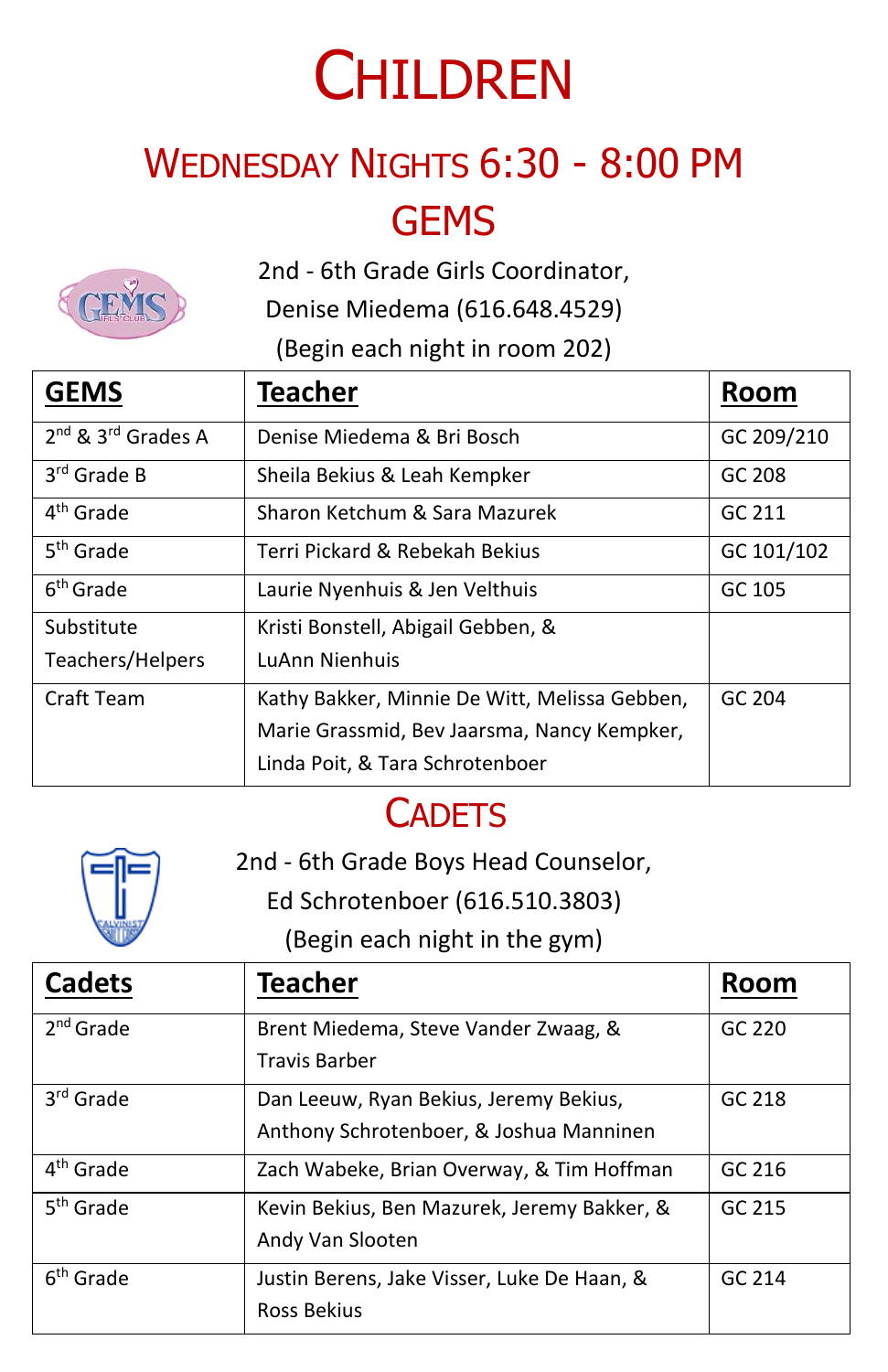## TUESDAY MORNINGS 9:30 - 10:30 AM

#### **LAMB:**

Women of all ages are welcome to join us for a friendly informal LifeGuide Bible Study on "Revelation: The Triumph of God" - by R. Paul Stevens. At every age, people have felt sure that the book of Revelation described events in their time. As nations arm themselves for war, we think of Armageddon. As evil rulers grow in power, we look for the antichrist. As the powers of darkness threaten to overwhelm us, we cry, "Come, Lord Jesus!" Yet, amid the uncertainties of our age, Revelation assures us of the triumph of God.

Meets in the GRACE Center Room 105 Led by Barb Meeuwsen

## WEDNESDAY NIGHTS 6:30 - 8:00 PM

#### **Parenting Isn't For Cowards:**

"Parenting Isn't For Cowards" is the 'You Can Do It' guide for hassled parents from America's best-loved family advocate, Dr. James Dobson. This study is an insightful, encouraging guide for parents who could use a little support while raising children in a culture that tears kids down. Hope and advice abound for surviving the battle of wills, handling the perils of adolescence, discipline and power games, escaping burnout, releasing grown children, and much more. "Parenting Isn't For Cowards" is a sixweek study for parents of all ages.

Meets in the Meeting Grounds Room Led by Pastor Mike & Noreen Van Buren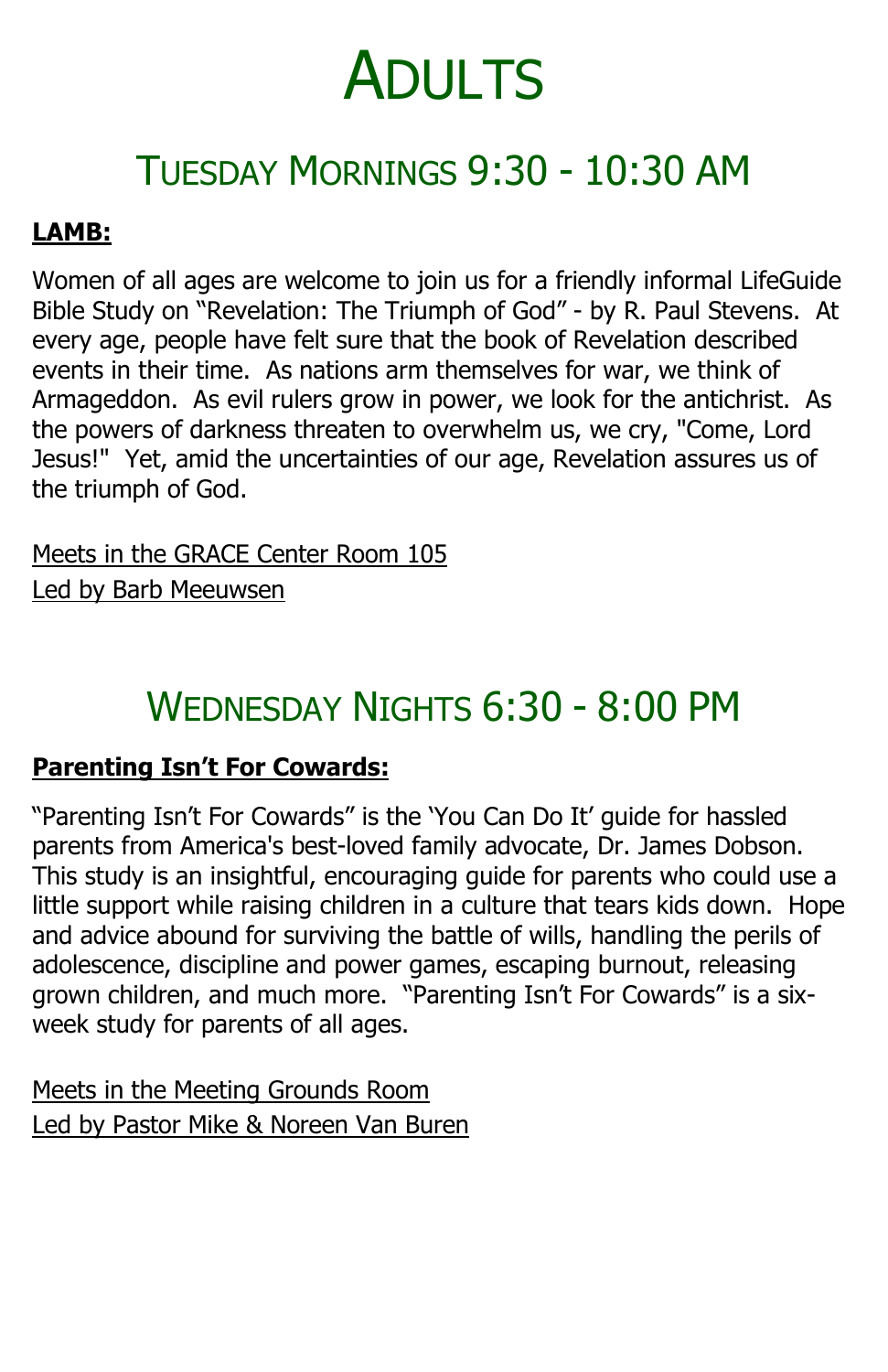## MONDAY EVENINGS 6:15 – 7:45 PM

#### **Lynnelle Pierce Bible Study:**

This verse by verse Bible Study is open to all women and men. Come and refresh and revive your soul through singing, prayer, and studying God's Word together.

Meets in the Sanctuary Led by Lynnelle Pierce

### TUESDAY MORNINGS 5:30 - 6:30 AM

#### **Men's Recharge:**

Men of all ages are welcome to join us as we engage in Bible discussion, enjoy a light breakfast, share fellowship, and spend time in prayer.

Meets in the Meeting Grounds Led by Various Men

## TUESDAY MORNINGS 9:20 - 10:45 AM

#### **Moms Revived:**

Moms Revived is an exciting ministry for Moms of Littles! We will have speakers, do crafts, and maybe even workout together. Nursery/childcare is provided.

Meets in the Youth Room the second Tuesday of every month Led by Angela Soulliere & Alyse Whitman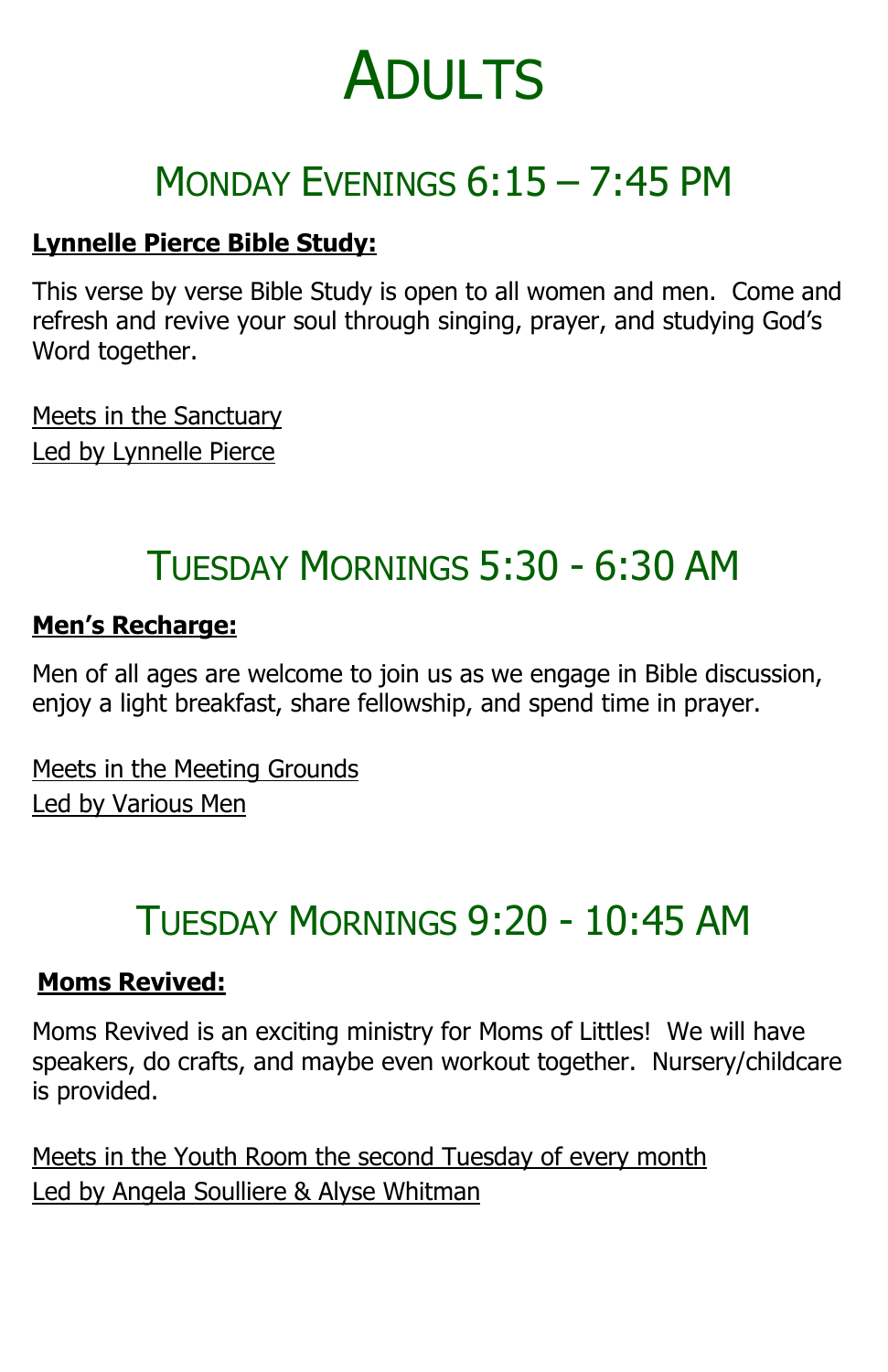## JR. HIGH YOUTH

Jr. High Youth Director, Sara De Glopper (616.512.9251 ext. 110)

6th - 8th Grades

#### **Sunday Morning Class:**

Ken & Jan Prince (GC 101/102)

#### 7th & 8th Grades

#### **Wednesday Night Leaders:**

Emily De Glopper Sara De Glopper

Andrew Geertman Jason Prince

The Junior High Youth meet in the Youth Room of the church's lower level every Wednesday night from 6:30 - 8:00 PM through April 27

> Except for: March 23: Pinewood Derby April 6: Spring Break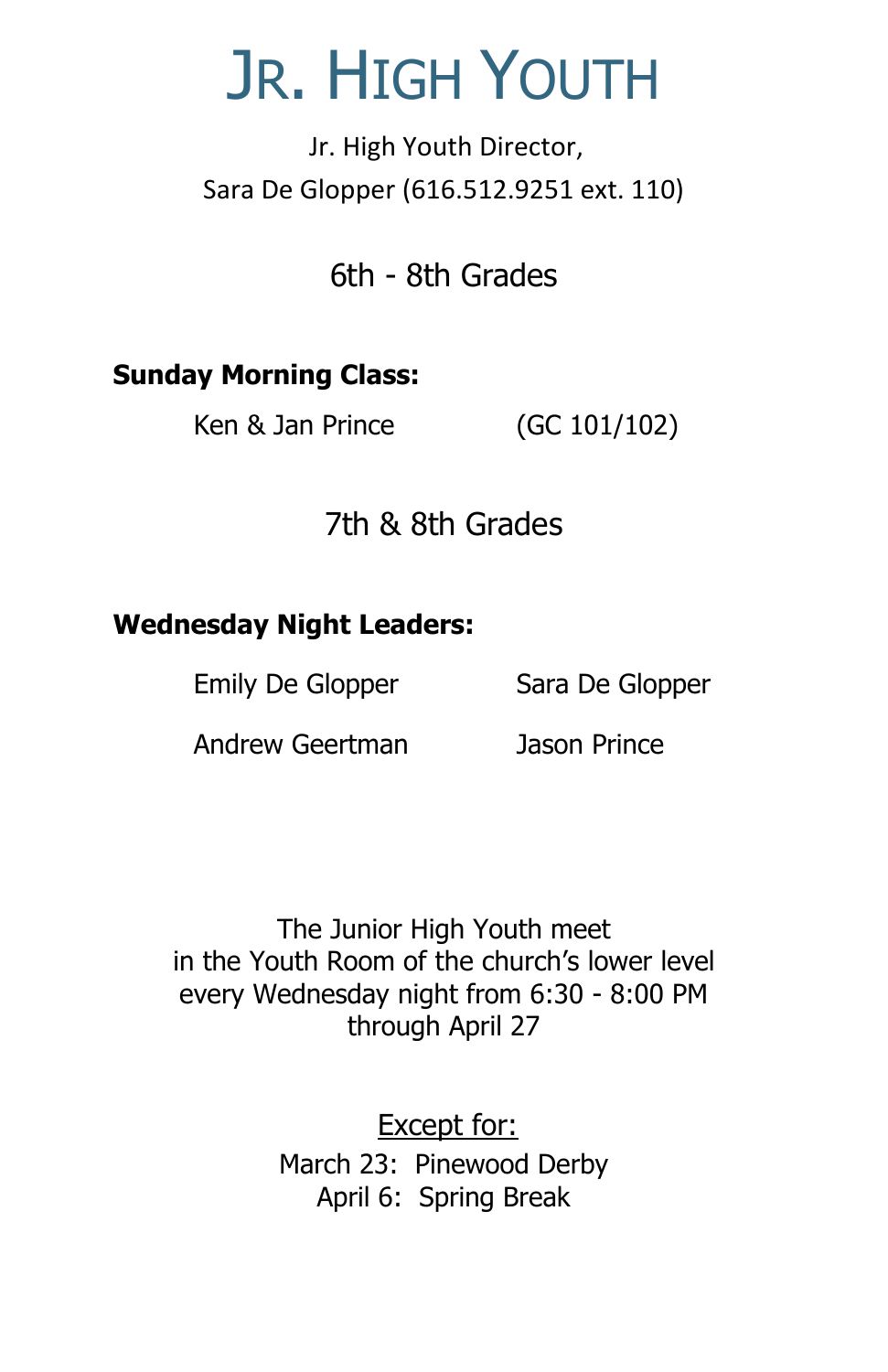## SR. HIGH YOUTH

Sr. High Youth Director, Danielle Thomas (616.512.9251 ext. 107)

#### 9th - 12th Grades

#### **Sunday Morning Classes:**

Bruce De Vries GC 105

#### **Sunday Night Leaders:**

Kevin & Sheila Bekius Tim & Amy Emmert

Jeanette Schuiteman Jared & Danielle Thomas

The Senior High Youth meet in the Youth Room of the church's lower level on Sunday nights from 6:30 - 8:30 PM through May 1, 2022.

> Except for: April 17: Easter